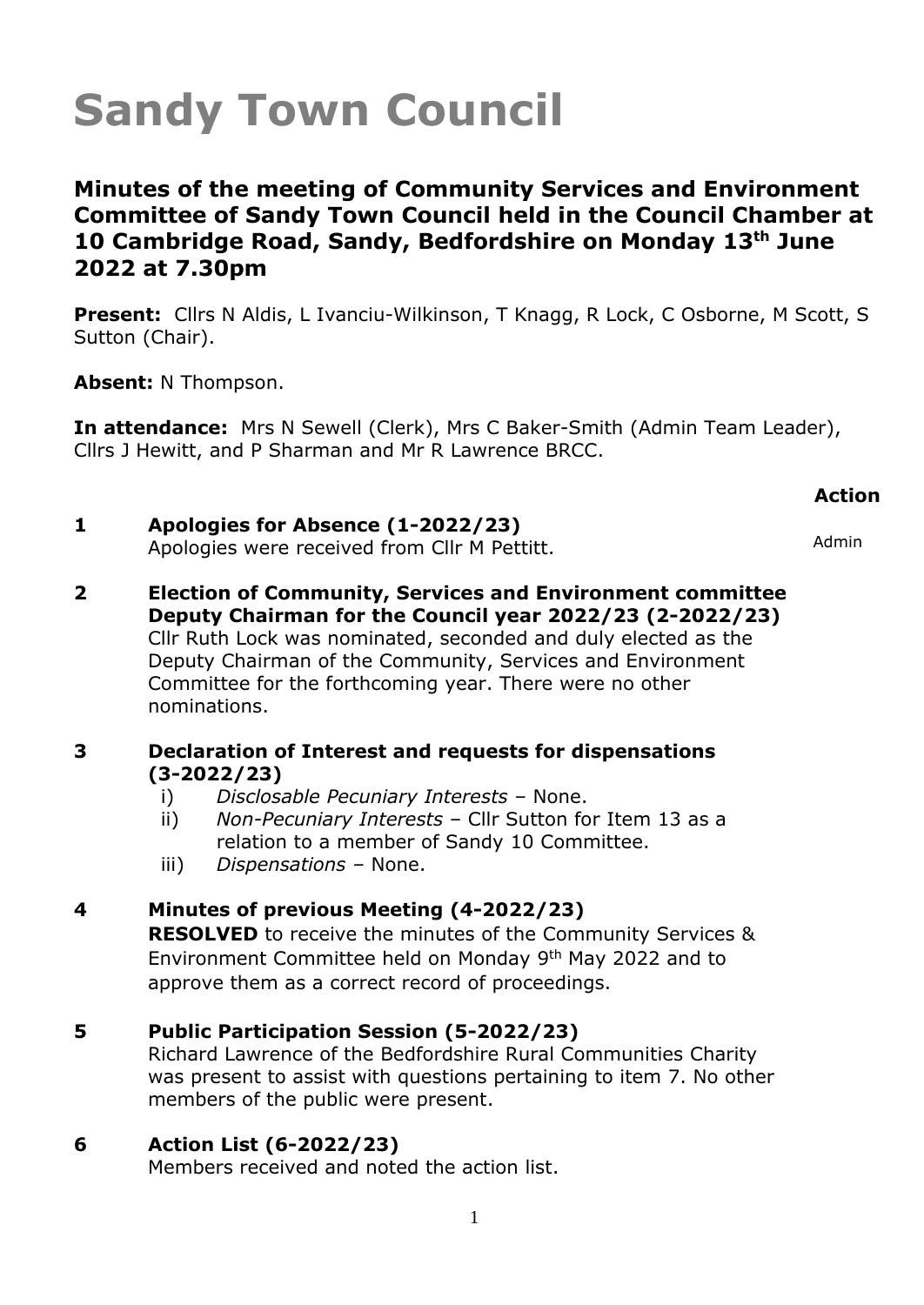#### Allotments & Community Orchard at Beeston:

It was noted that no objections had been made in regard to the planning application and that CBC's solicitor were now in a position to draft a lease. Clerk to follow up with CBC officers.

### Use of Former Days Inn Conference Site

Members decided to place the issue on hold for the next few months and invite Tony Keaveney to a meeting in the Autumn to give Council an update.

#### SID Sign Locations and Installation:

The original meeting with Cllr Sutton, the Clerk and OPPC has been postponed to 4<sup>th</sup> July.

The Clerk has had correspondence with other Parish and Town Councils within CBC and will compile a report. It was confirmed that CBC Highways has the final agreement on the placing of SIDs across the county.

Clerk to investigate if there is a Speedwatch group in Sandy.

Town Clerk

### EV Charging Points

Some charging points are being placed in the new car park by the train station. No further updates in regard to the wider area at this time.

### Support for Ukraine and use of the Meadows Resolved to remove this item from the Action List as complete.

#### Queen's Jubilee – Commemorative Artwork

Members agreed to run a competition for under 16-year-olds to create a design for a commemorative mosaic to make up part of Sandy's current mosaic trail. Initial deadline for entries 1<sup>st</sup> September. STC to liaise with schools and other youth groups to encourage entries.

Admin

### Community Engagement

Resolved to remove this item from the Action List as complete and Councillor surgeries all resolved.

#### AMP Battery Pods

It was resolved to explore the possibilities of housing the AMP Battery Pods at all the recreation sites within the town. Clerk to organise a meeting to discuss this further.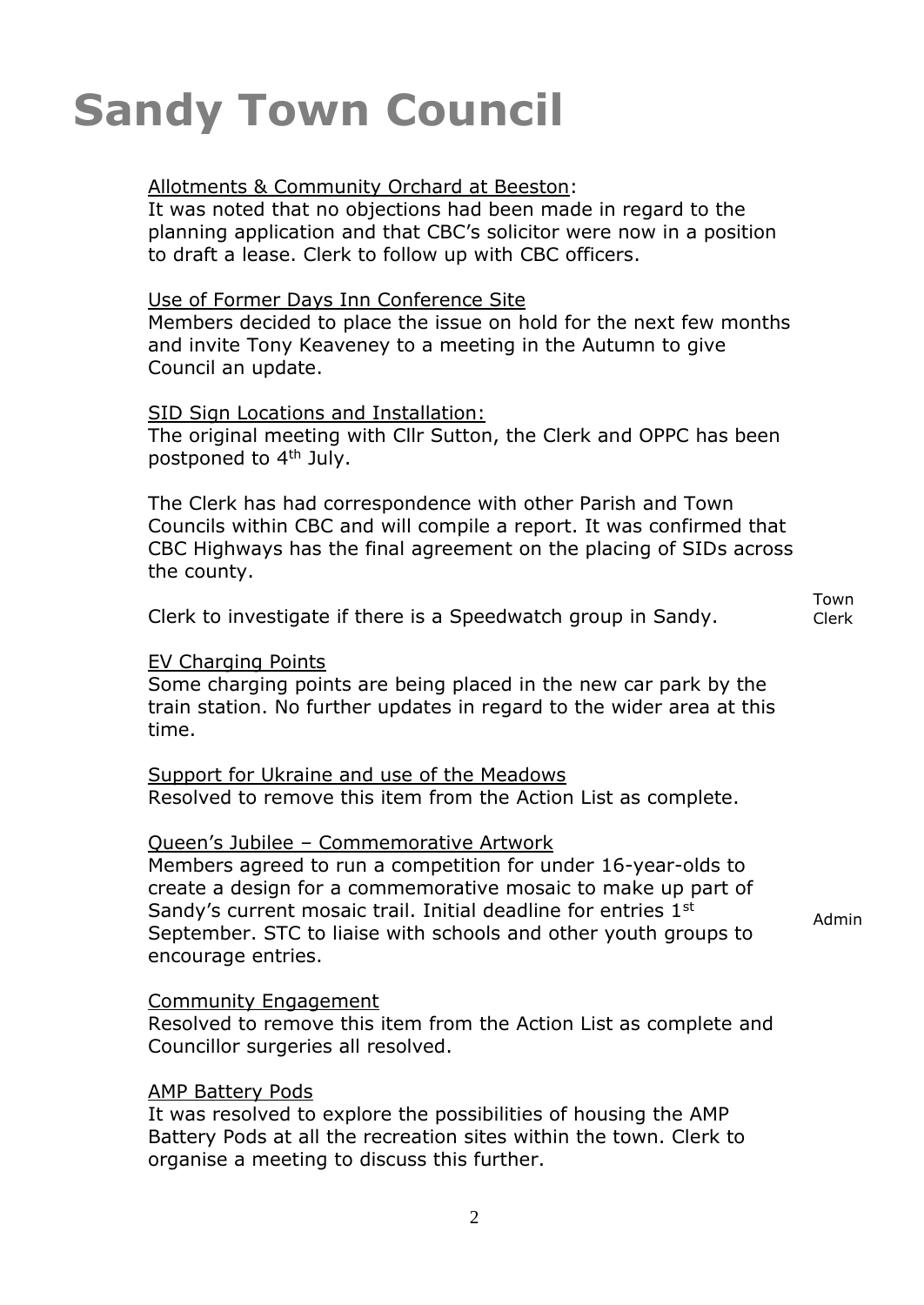## Beeston Green Drainage

CBC contractors have been asked to maintain further cuts to the grass surrounding the culverts in the area to allow access to maintain the area.

Drainage Board looking to come out to undertake work to clear the area by the Autumn. There would be a need to undertake public engagement around the clearance work as the silt would need to be placed on the banks and would have an unpleasant odour, so residents must be made aware.

#### **7 Riddy Stewardship and Grazing Agreement (7-2022/23)**

Members received and considered a request from the grazier to graze a bull at the Riddy alongside other cattle under a grazing agreement between the grazier, STC and Bedfordshire Wildlife Trust.

It was **RESOLVED** that the Council agree to allow the bull to graze on the Riddy for the 2022 season and that this agreement be reviewed on an annual basis with the following criteria to be met:

- The grazier must adhere to the guidance given by the Health & Safety Executive.
- The grazier submit risk assessments and method statements on how the bull will be managed on site.
- That full liability for any accidents/damage caused by the bull lies with the grazier and should it be necessary, immediate removal of the bull from site to take place under instruction from Sandy Town Council.
- Sandy Town Council to work with Wardens to ensure the required signs are placed in the area.
- A community engagement event be held on Sunday  $3<sup>rd</sup>$  July with the grazier to educate users of the Riddy on how to properly behave around cattle and tell them more about the breed grazing there.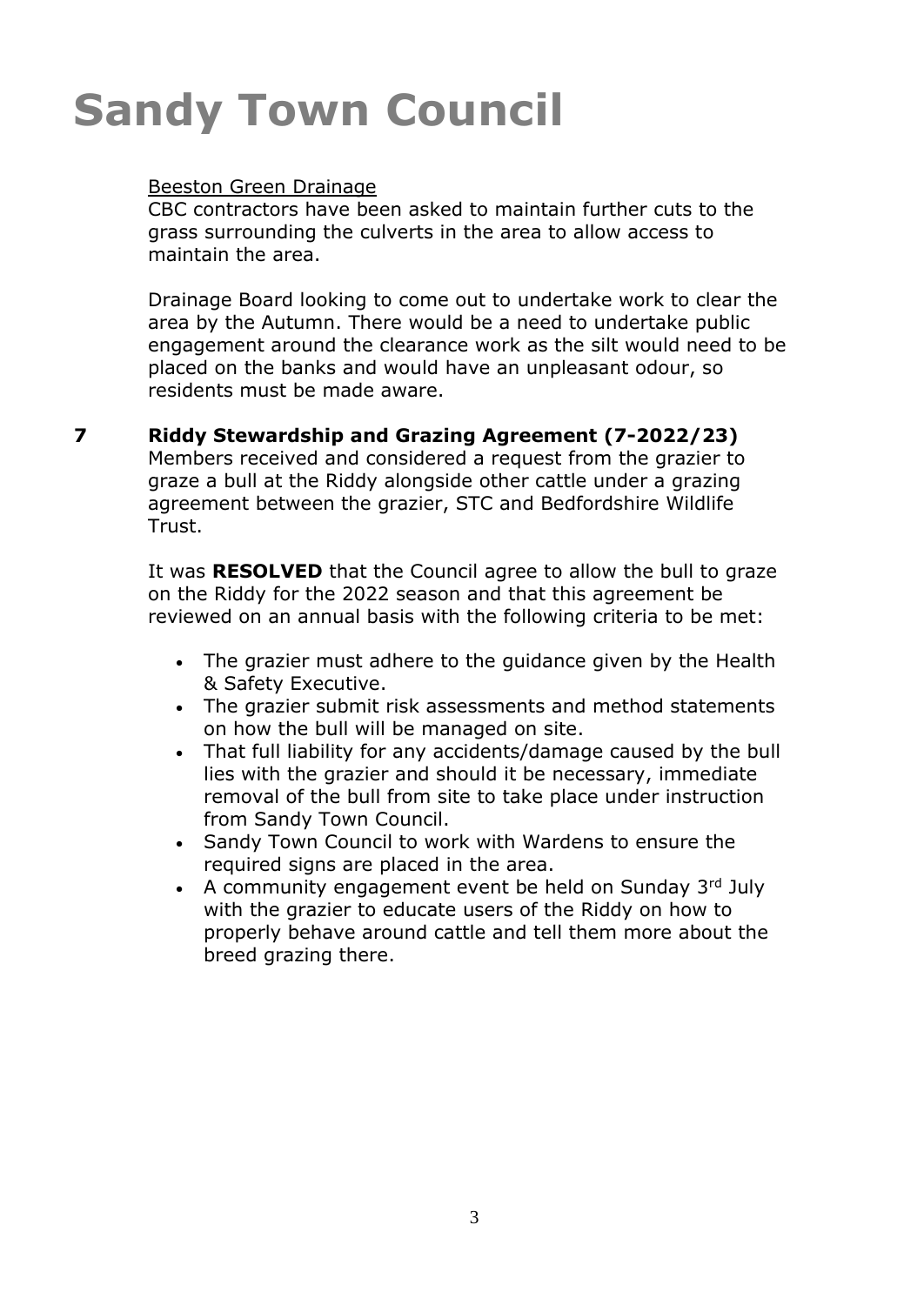#### **8 Dog Fouling Sunderland Road (8-2022/23)**

Members received and considered the Clerk's report.

Members agreed that the Council should do all it could to reduce the problem of dog fouling and the issue of dogs off leads at Sunderland Road Recreation Ground. It was **RESOLVED** to place further metal signs around Sunderland Road to highlight fines for not clearing up dog mess, the need to keep dogs on a lead and general notices about good practice when walking dogs in a public space.

It was noted that the Clerk has already ordered some A4 signs from CBC for this purpose and that if bolder or stronger signs were needed, they would be designed and purchased. Clerk to look into whether any S106 money could be used for this purpose.

Town Clerk

#### **9 Pinnacle and Riddy Working Group (9-2022/23)** It was **RESOLVED** that the Pinnacle and Riddy Working Group consisting of Cllrs Aldis, Lock, Scott and Hewitt be re-instated and that the group would commit to meeting once a year to discuss matters.

**10 Replacement Play Equipment at Bedford Road (10-2022/23)** It was **RESOLVED** to recommend to PF&R Committee to agree to replacing the play equipment at Bedford Road with the suggested three-piece train set. Clerk to investigate funding opportunities to cover the costs of this.

Town Clerk

#### **11 Skatepark update and launch event (11-2022/23)**

Cllr Hewitt gave a verbal update on the new skatepark at Sunderland Road. A start date of  $27<sup>th</sup>$  June had been agreed by the contractors and Cllr Hewitt would be engaging with outside organisations likely to be affected by the works. It was hoped the project would be completed within 6-8 weeks.

A launch event agreed as part of the build contract would take place on Saturday 24<sup>th</sup> September.

#### **12 Events Working Group (12-2022/23)**

Members received a summary report from the Clerk regarding the events and that many positive comments had been received by those attending. A couple of complaints received at the event, and one received since had been resolved.

Cllr Hewitt reported speaking to the MP Richard Fuller who had complemented the Council on a fantastic event and commented that